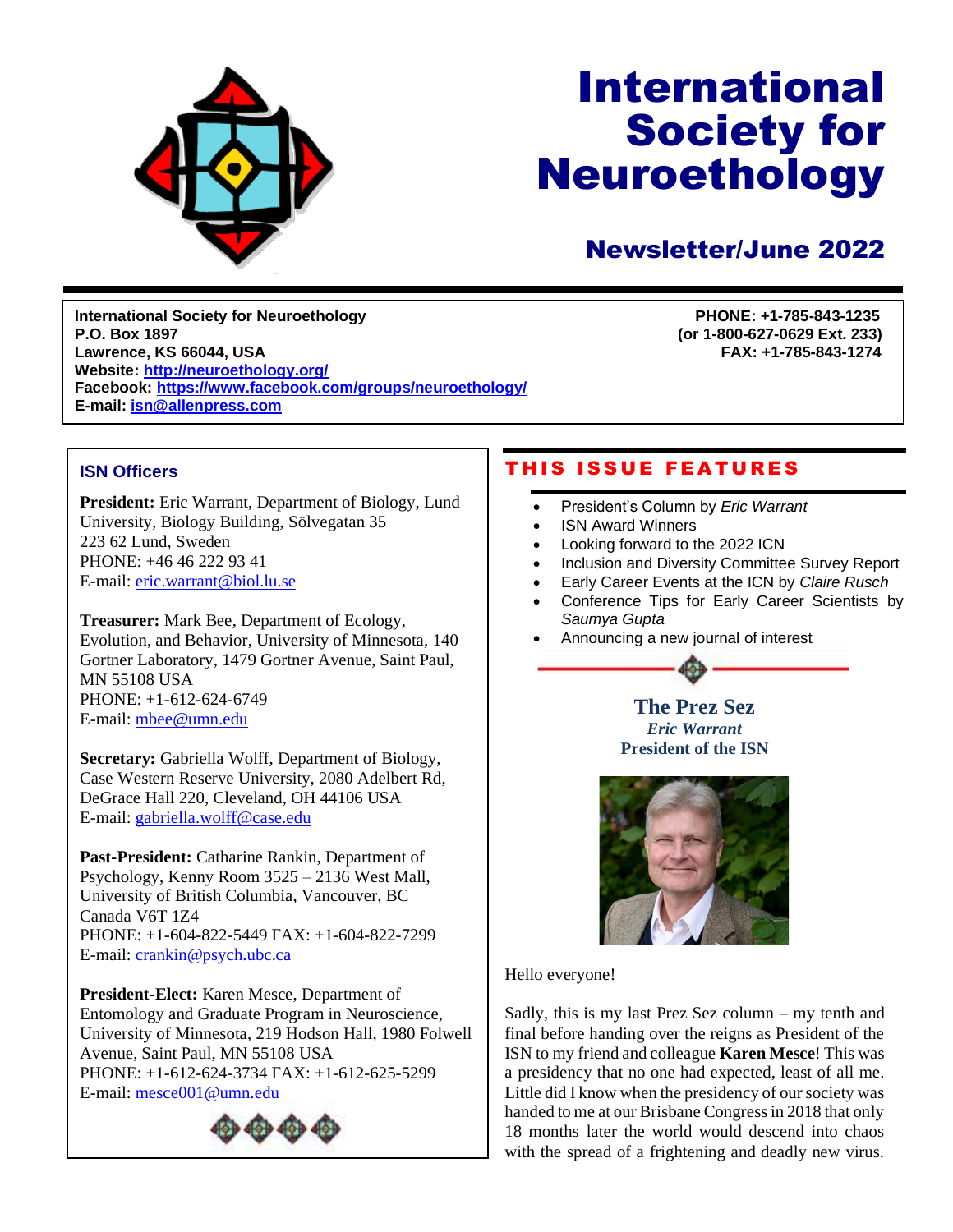In fact, when it began in early 2020, we were beginning the countdown to our  $14<sup>th</sup>$  International Congress to be held in Lisbon in July. By early March, the COVID-19 virus had spread from China and was already causing havoc in many parts of the world. Some countries were already closing their borders. At that point, my research group and I were at my house in Australia doing fieldwork on our migratory Bogong moths – and we were becoming nervous about becoming trapped there. Nervousness was even spreading within the ISN. What, for instance, would happen to our congress??

One cool morning, I awoke early, wrapped myself in a blanket, and crept outside onto our veranda to participate in a multi-country zoom call to discuss our next moves. Inside the house, well protected from my annoying voice, everyone else was still asleep after a hard night of experiments. With the sun just beginning to peak over the horizon, and after a fight with our bad internet, my screen burst to life with the faces of **Karen Mesce**, **Mark Bee**, **Catharine Rankin** and **Gabby Wolff** from our Executive Committee, together with **Uwe Homberg** and **Cindy Moss** from the Program Committee and **Rui Oliveira** from the Local Organising Committee in Lisbon. We then discussed something I could never have predicted just a month earlier – whether or not to make the unprecedented move of postponing our Congress for another year, or even two. The early medical signs were already indicating that we were in this pandemic for the long run. Luckily, despite my initial hesitancy, we decided on two years …

But almost two years later, at the beginning of this year, it wasn't actually clear that we could hold our Congress after all – COVID-19 was still raging in many parts of the world and a new variant (omicron) was causing havoc. So we left the decision to go ahead (or not) as late as possible. And as you all know, despite a fear of impending disaster, we decided to press on. So here we are today, over two years after postponement, and the countdown to our Congress is now well under way! With just under two months to go before we meet in Lisbon, all those present in that cold early morning veranda meeting two years ago – and many others besides – are furiously involved in getting the program together, the finances organised and the infrastructure fixed in Lisbon. And I am immensely pleased to say that these preparations are going swimmingly! What is overwhelmingly clear is that you all desperately wanted to meet in person – finally!

As I write, almost 400 abstracts have been submitted, 12 extremely interesting participant symposia have been organized, 12 outstanding thematic symposia are in place, a fabulous suite of invited Plenary and Presidential Symposium speakers have been installed and of course rooms full of fantastic posters are soon to materialise! And this year we will have the privilege of listening to the four outstanding recipients of our Young Investigator Awards - **Jay Stafstrom** (Cornell University), **Grace Capshaw** (Johns Hopkins University), **Mercedes Bengochea** (Paris Brain Institute) and **Alexandra Yarger** (Imperial College London). All this, together with the wonderful setting of the Gulbenkian Foundation facilities in Lisbon, organised by **Rui** and his team, promises one of our best congresses yet. This despite the sadness, tragedy, loss and frustration of the COVID-19 pandemic. It really is a testament to the human spirit! And a testament to the joys of neuroethology that we all share.

Despite the miseries of isolation and lockdown experienced by so many of us over the last couple of years, a number of really wonderful things have happened within the society during my presidency. For a start, we had a couple of excellent online events, one of which was an online symposium (that attracted over 150 participants!) with our 2020 Young Investigator Award winners: **Jerome Beetz** and **Pauline Fleischmann**, both from the University of Würzburg, **Angie Salles**, from Johns Hopkins University and **Rickesh Patel** from the University of Maryland (now University of Lund). The other was a highly successful online symposium in August 2020 on the topic of insect navigation, organized by **Paul Graham**, **Barbara Webb** and **Andrew Philippides**.

Another major highlight has been the formation of our Inclusion and Diversity (IDC) Committee, chaired by **Ana Silva** (with members **Lauren O'Connell**, **Heather Eisthen**, **Amir Ayali**, **Vivek Nityananda**, **Ayelén Nally**  and **Lukas Weiss**). As part of their work they have introduced two major new awards – the Diversity Award to "support neuroethological scientists disadvantaged due to gender, ethnicity, disability, class, or other characteristics, and help them overcome the barriers they face" and the Mosaic Prize to "identify and acknowledge individuals in the neuroethology community for their contribution and commitment to improving practices and making the science and research environment more inclusive". The Mosaic Prize is a commissioned piece of art on the theme of diversity, and will be awarded for the first time at the Lisbon congress. It gives me enormous pleasure to announce that this year's winner is Professor **Jose Luis Pena**, a man who has an extraordinary record in promoting inclusion and diversity within the neuroethological community. To quote the IDC: "Jose Luis is an excellent candidate for the 2022 Mosaic Prize, who combines a fruitful long career as neuroethologist with an also long commitment with diversity and inclusion issues. As a member of the LGBTQIA+ community, José Luis Peña has become a role model in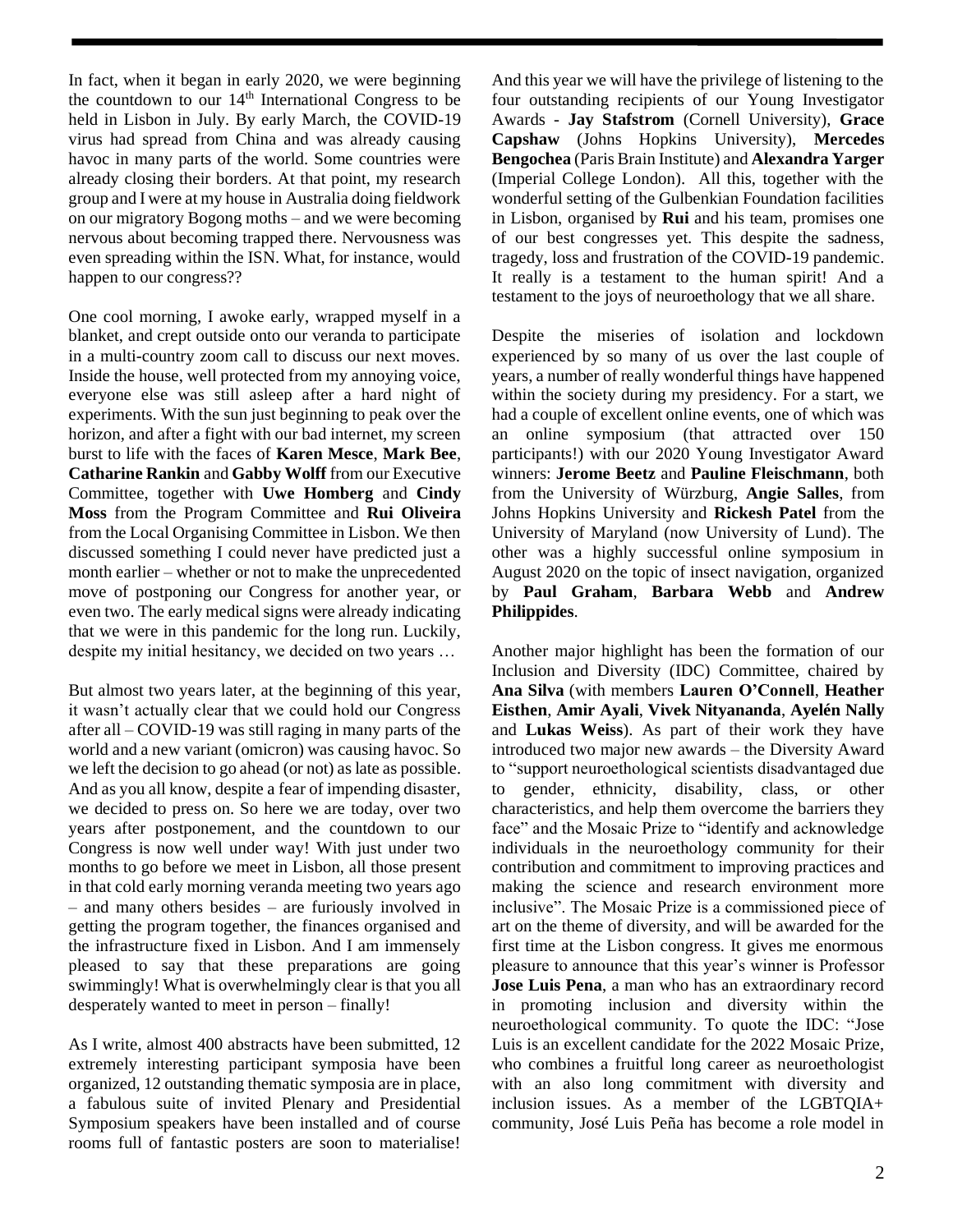championing inclusion." My heartiest congratulations Jose!

And finally, it gives me great pleasure to announce that we have elected a new ISN Fellow – Professor **Arthur Popper** of the University of Maryland. Arthur's groundbreaking work in the field of bioacoustics, and his tremendous impact as both scientist and mentor, make him a worthy recipient of our most prestigious honour. Congratulations!

In response to the extraordinary times we have recently lived through, I as your president, together with the members of the Executive Committee and Council, sought and received your permission to persist in our posts for a further two years to ride us through the pandemic. I wish to personally thank all of you for placing your trust in us. But finally the time has come to change the guard. As I said at the start of my column, it is now my privilege to hand over the mantle of duty to **Karen Mesce**, after possibly the longest presidency in the society's history! I promise you, Karen will be a truly outstanding president!

It has been an immense honour to be your president. My sincerest thanks for placing your faith in me back in 2016. I end this, my final Prez Sez column, with one of my favourite poems – a tribute to my many friends who work on the sensory systems and navigational abilities of bats, and a fitting celebration of the natural wonders that we are all so privileged to study. *The Flying-Fox Dreaming*, by well-known Australian poet Les A. Murray (from the collection *Ethnic Radio*, 1977).

My warmest regards, and I look forward to meeting you all in Lisbon!

Now that the west is lighting in under leaves and Hookfoot the eagle has gone from over the forest there is no sound except the tree-foxes, unwrapping from rest:

\_\_\_\_\_\_\_\_\_\_\_\_\_\_\_\_\_\_\_\_\_\_\_\_\_\_\_

finger-winged night workers who will soon beat up in tens and thousands out of this daylong head-down city; in the offing of scents above earth, they will cast for grown and native fruit, and home in down-country for miles on the ripe tree beacons.

Upside down all their days Antipodean,

night wardrobes their singleness for them. Each bat, alone, puts off crowding and chatter, once above the perches he becomes the unfolded, far-speeding, upward-sidestepping, nightowl-outflying one.

Here, one, his fur ballast

dropped among weeds in its tightening parchment, also disproves a bush story: they don't excrete through the mouth to satisfy gravity. All down the valley of fig and flying-fox men, the lights now of towns are beginning to gleam. They will burn late. It goes on being appropriate, even the dead one becoming a clenched oval stone *now clear of all twig-arrest, free of clambering dinners, free at last of dawns' dazzling comedowns. Windrowing east over the farms, adroit at wingshrink turns*

*he is topping the nectar time, and the pollen harvest, going on out continually over horizons.* -Les A. Murray

**Eric Warrant President, ISN**



**ISN AWARD WINNERS**

Each year the ISN awards honors and prizes to members of our community who have made significant contributions to the field of neuroethology. Travel and research awards are also granted to early career scientists who show serious promise. Here is this year's excellent roster of winners!

#### **Fellow of the International Society for Neuroethology**



**Arthur N. Popper** *University of Maryland*

When agencies need to know if their pile driving or sonar testing will affect aquatic vertebrates, they ask Arthur Popper. We have him to thank for the brakes applied to noise generation in the

oceans. Arthur's research has extended from studies of underwater hearing to the effects of anthropogenic noise on aquatic life.

Arthur got his start in science at CUNY and the American Museum of Natural History, where he did his doctoral research on fish hearing in the 1960s. The work had twin threads of behavior and anatomy that have characterized his research ever since. Arthur discovered the varied, fanlike distribution of sensory hair cells over the teleost endorgans that convey directional sensitivity. The work also revealed amazing diversity among teleosts and their relatives. He has worked on auditory endorgans in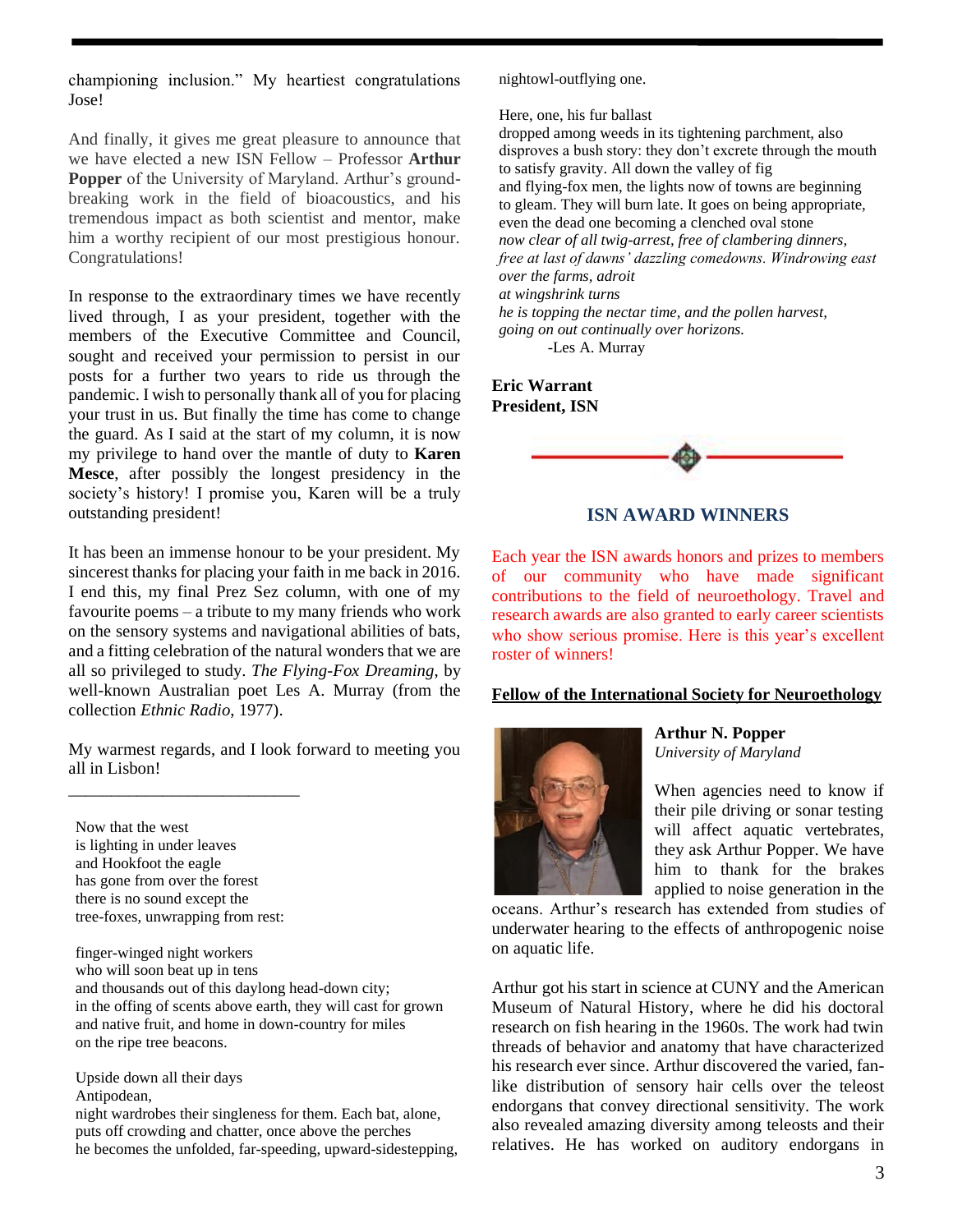everything aquatic, from lampreys, coral reef fishes, cichlids, blind cave fish, bowfins, and many more. The work has yielded 222 original papers in peer-reviewed journals so far, and Arthur has also edited more than 50 books, and achieved an H-index of 86.

Arthur's focus on a comparative approach to the inner ear of fishes has provided outstanding training to many distinguished neuroethologists. Arthur is an exceptional mentor. His former trainees include Sheryl Coombs (Bowling Green), Catherine A. McCormick (just retired from Oberlin), Bernd Sokolowski (University of South Florida), David Mann (Univ Tampa), Zhongmin Lu (Miami), Dennis Higgs (Univ Windsor), and Allison Coffin (Washington State).

Arthur has always been generous with his time. He has edited more than 50 books in the *Springer Handbook of Auditory Research* and in retirement edits the science and technology magazine, *Acoustics Today*. Arthur has been tireless in his support of comparative audition. For ISN, he served as secretary from 1998-2001, and as chair of Long Range Planning Committee from 2001-2007. He has also organized many other meetings including the Fisheries Hydroacoustics Working Group, and meetings on The Effects of Noise on Aquatic Life. **-Catherine Carr**

#### **The Mosaic (Inclusion and Diversity) Prize**



**José Luis Peña** *Albert Einstein College of Medicine*

José Luis has worked actively since the 80s in different groups which foster inclusion, from early work with HIV positive LGBTQ Uruguayans, in multiple actions and committees supporting Latin

American LGBTQ, as well as in groups assisting isolated LGBTQ elderly people in the USA. As an LGBTQ person, José Luis has faced personal challenges both in his personal and scientific life. His courageous and public testimonies of these experiences have certainly paved the way for other LGBTQ persons to envisage their lives and perspectives under a different, encouraging light. His own experience, and the way it has affected his life choices, has inspired him to promote equal opportunities for different people. His experience in this context encompasses different realities by Uruguay and U.S.A. so that his views, actions and proposals to render science more inclusive involves different horizons and cultures. Not casually, therefore, José Luis is currently a member of the Board of Directors of the ALBA network, for promoting diversity and equity in Brain Sciences; within this network, he is particularly active in the Gender and Sexual Diversity Working Group and in the Imposter Syndrome Task Force. He is also a member of the Einstein Senate Committee for Diversity and Inclusion. José is an illuminating example of someone who takes proactive measures to promote inclusion, diversity, and equity. - **Martin Giurfa**

#### **Capranica Neuroethology Prize**



#### **Gily Ginosar**

Gily studies how the brain perceives and represents 3D space using freely flying bats. She is currently graduating with her Ph.D. from the department of Brain Sciences at the Weizmann Institute of Science in

Israel, under the supervision of Prof. Nachum Ulanovsky. Prior to that, she studied for her M.Sc. in the Ulanovsky lab, and received a double major B.Sc. in physics and cognitive sciences from the Hebrew University in Jerusalem.

#### **Konishi Neuroethology Research Awards**



#### **Eva Fischer**

Eva K Fischer is an Assistant Professor in the Department of Evolution, Ecology, and Behavior at the University of Illinois Urbana-Champaign. Research in the Fischer Lab asks how brains and behavior can be both

strikingly flexible and remarkably robust, and how these phenomena simultaneously give rise to widespread similarities and prodigious diversity in animal behavior. The lab uses integrative approaches to address these questions across hierarchical levels of biological organization (from genes, to networks, to neural circuits, to physiology, to behavior) and timescales (from immediate, to developmental, to evolutionary). Currently the lab primarily takes advantage of the remarkable interspecific diversity in behavior, morphology, and life histories across anuran amphibians. Beyond research, the lab is passionate about teaching, mentoring, and community engagement.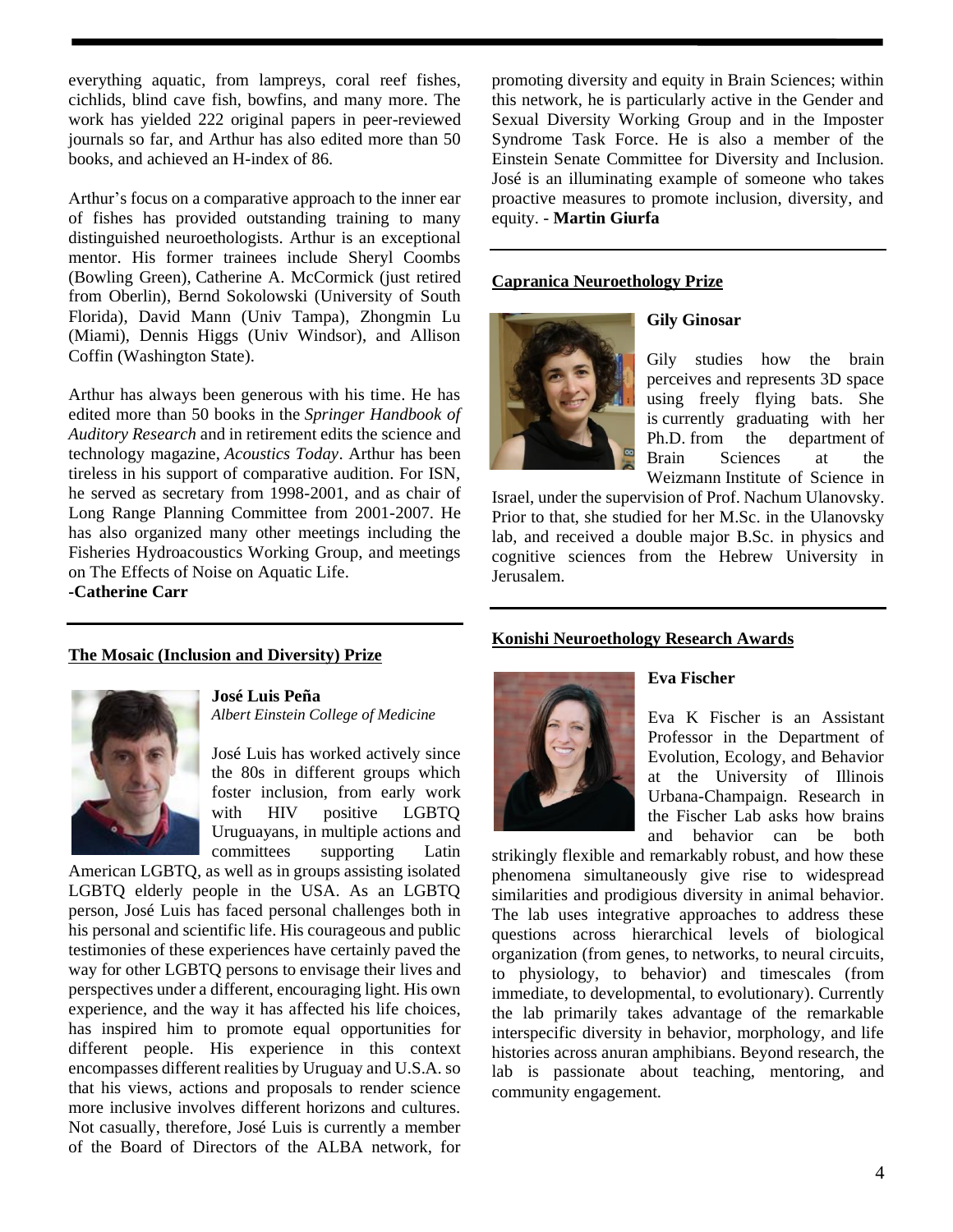

#### **Fabio Cortesi**

Born and raised in the Swiss alps and taking several detours along the way, I have been a member of the Sensory Neurobiology Group at the University of Queensland in Australia for the past six years. My research focuses on sensory system

function and evolution with special interest in the way marine fishes see their world. To understand how vision and colour are contributing to the formation of single species and whole communities, I am using a variety of methods including high-throughput molecular approaches, transgenesis experiments, neurophysiological assessments, and behavioural experimentation. Outside of research, I do enjoy going for the occasional surf and exploring the beautiful nature that we have at our doorstep in Brisbane.

#### **Young Investigator Awards**



#### **Mercedes Bengochea**

My name is Mercedes Bengochea, I did my master studies and PhD at the University of Buenos Aires, Argentina. My research project was focused on investigating how the nervous system of crabs is organized to combine complex

information in relatively few and identifiable steps of integration and how such information can be stored. For my postdoc, my interest shifted to address questions of individuality in a neuroethological context. For that, I joined the Bassem Hassan lab at the Paris Brain Institute (ICM) to study the neurobiological bases of variability and behavioural individuality in the framework of numerical cognition. I ask if *Drosophila melanogaster* possesses numerical abilities and if this can be studied at the level of intrinsic individual biases on numerosity based decision-making. My research established fruit flies as a new model system to study the neurobiological basis of numerical ability in insects.



#### **Jay Stafstrom**

I'm a postdoctoral researcher in the Hoy Lab at Cornell University. I study the sensory ecology of predatory behavior in net-casting spiders. This family of spiders (Deinopidae) actively

ensnare their prey with a net they hold in their front legs.

As these spiders are nocturnal, they have evolved an impressive array of sensory systems to help detect prey in a dimly lit environment. My ultimate goal is to better understand the form and function of deinopid sensory systems using comparative and neuroethological approaches.



#### **Alexandra Yarger**

My research at Imperial College London focuses on sensory systems responsible for capturing the complex stimuli involved in fine control of flight behaviors in insects. I use electrophysiological,

ethological, and computational approaches to study the encoding mechanisms of specialized wing mechanosensors in the context of flight control. I am also interested in the diversity and evolution of flight and mechanosensation and how interactions between morphology and behavior have contributed to the coevolution of body, brain, and behavior.



#### **Grace Capshaw**

Grace Capshaw earned her PhD in the laboratory of Dr. Catherine Carr at the University of Maryland, College Park where she studied non-tympanic mechanisms for hearing and vibration detection

in salamanders. She has since begun research as a postdoctoral fellow at Johns Hopkins University in the labs of Drs. Cynthia Moss and Amanda Lauer. Her current focus is a comparative study of cochlear and brainstem auditory anatomy and physiology in bats.

#### **Developing Neuroethology Awards**



#### **Manal Shakeel**

I am Manal, a PhD student with Dr. Axel Brockmann at the National Centre for Biological Sciences, Bangalore, India. I am broadly interested in understanding the mechanisms of

foraging. For my PhD, I am studying local search in flies and honey bee dance. Local search in flies was first described by Vincent Dethier in the 1950s who studied the behavior in blowflies and called it a 'dance' akin to the honey bee waggle dance. I am studying motivational dynamics of search initiation in flies and honey bees postfeeding, and the time window for the motivation to dance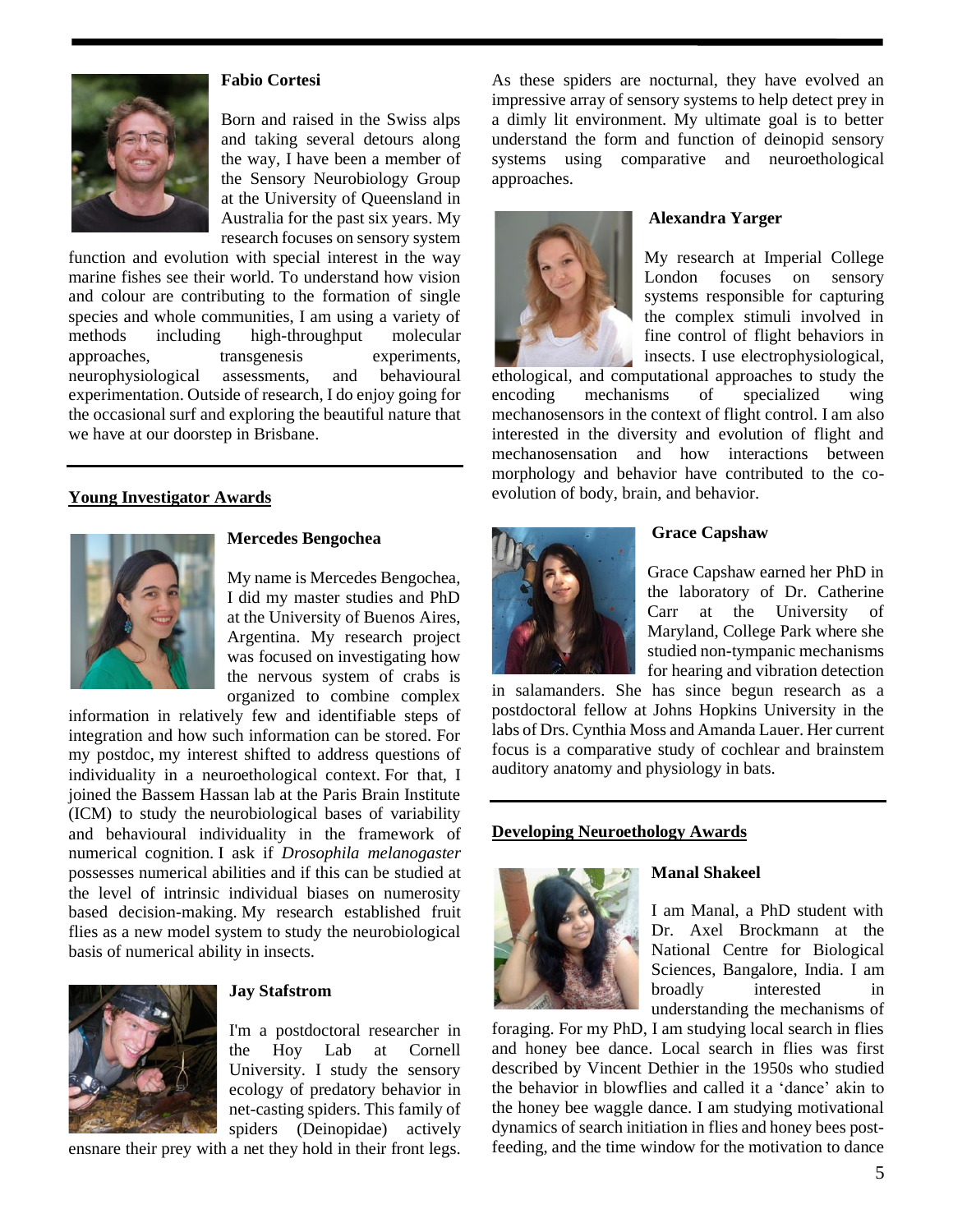in honey bee foragers after successful foraging. Such a comparative approach will help us understand how similar the two behaviors are, with the hope to eventually understand the neural mechanisms underlying search and dance. I am also a theatre artist. I am currently working on a play about being a woman in science. I am thrilled to have received the award and am looking forward to meeting fellow neuroethologists at ICN 2022.



#### **Sajesh Vijayan**

I am a PhD student at IISER Thiruvananthapuram working under the supervision of Prof. Hema Somanathan. My research explores the collective and visual behaviour of the Asian giant honey bee *Apis dorsata*.



#### **Alejandro Cámera**

My name is Alejandro Cámera and I am a biologist from the University of Buenos Aires, Argentina. I am currently finishing my PhD at the Instituto de Fisiología, Biología Molecular y Neurociencias (IFIBYNE) in the University of

Buenos Aires. During my PhD I developed a method for extracellular single unit recordings on behaving semiterrestrial crabs to further understand the role of lobula giant neurons in the crab's escape response. I enjoy technical challenges and working with unconventional models.



#### **Ayelén Nally**

Ayelén Nally is doing her PhD at University of Buenos Aires, Argentina. She is focusing on physiology and sensory plasticity of leaf cutting ants, *Acromyrmex ambiguus* from the Lower Delta del

Paraná region in Argentina.

#### **Diversity Awards**



#### **Giovanna Velázquez**

I am Mexican and currently doing my PhD training at the behavioral genetics laboratory, at the Leloir Institute, in Buenos Aires, Argentina, under the supervision of Dr. Fernanda Ceriani. My project focuses on the relationship between basal metabolism and the circadian clock, and how this relationship is affected by age, employing *Drosophila melanogaster* as a model organism.



#### **Federico Reyes**

I am conducting a PhD in biology in the Universidad de la República in Montevideo, Uruguay. My research is focused on the hormonal regulation of aggression in a native species of annual killifish with an

intense sexual selection. These fish have a particular and extreme life cycle living in temporary ponds that dry out during summer. They reproduce continuously in only a single season! This brings the opportunity to address complex hormone-behavior relationships in the light of clear environmental and ecological pressures. In particular, I am interested in understanding the role of glucocorticoids and androgens in regulating male-male aggression across the season.

I consider myself an inclusive person and promoter of gender equality, sexual diversity and LGTB+ rights. I have participated in different workshops related to nonhegemonic masculinities and gender based violence within my University and other organizations. As a teacher of biology of behavior, sexual selection and evolution, I am interested in communicating updated biological knowledge to the local community with a gender perspective, striving to erase old-fashioned biological justifications of social based inequities.

#### **Heiligenberg Student Travel Awards**

#### **Billie Goolsby**

*Stanford University*

Research topic: In sync for Infants: Behavioral and Hormonal Signatures of Care in Biparental Poison Frogs

#### **Stefan Mucha**

*Humboldt University Berlin*

Research topic: A Spark in the Dark: Uncovering Natural Behavioral Patterns of Mormyrid Weakly Electric Fish

#### **Amit Rana**

*Ben Gurion University of Negev*

Research topic: Suppression of host nocifensive behavior by parasitoid wasp venom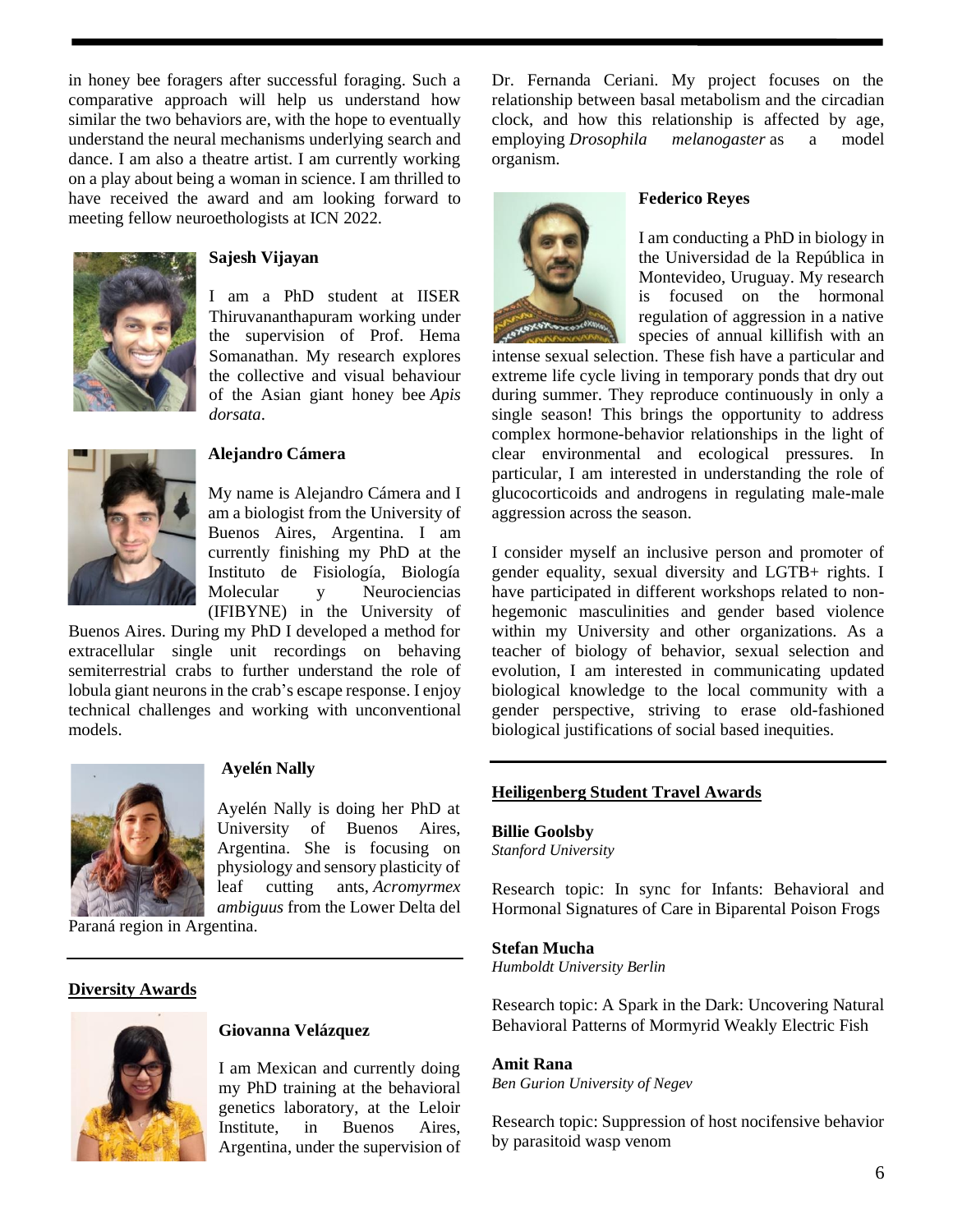#### **Mariana Marquez Machorro**

*McGill University*

Research topic: Serotonergic modulation of population coding (weakly electric fish)

**Guillermo Valino**

*Universidad de la República de Uruguay*

Research topic: Sex steroids regulating year-long aggression: the role of neurosteroids across sex and seasons (weakly electric fish)

**Agnish Prusty** *NCBS Bangalore*

Research topic: Neck sensorimotor apparatus underlying gaze-stabilization in hawkmoths

**Jessica Briggs** *University of New Hampshire*

Research topic: The effects of multi-modal noise on conspecific call perception in the field cricket, Teleogryllus commodus

**Giacomo Costalunga** *Max Planck Institute for Biological Intelligence*

Research topic: Song duels adhere to context-dependent rules in nightingales

**Alena Lemazina** *Max Planck Institute for Ornithology*

Research topic: The neural basis of spectral prosody in avian vocal duets



# **LOOKING FORWARD TO THE 2022 ICN**



Anticipation for the 2022 ICN in Lisbon, Portugal, is high after the original date was postponed due to the COVID- 19 pandemic. With over 400 registrations so far, this ICN is shaping up to be as stimulating and diverse as we've come to expect from past meetings. Here are some of the highlights you can look forward to, but to find the full schedule, social events, travel and other information, visit [neuroethology2020.com.](https://neuroethology2020.com/)

Those who can't join us in Lisbon can register for virtual access to the Presidential and Young Investigator Symposia.

#### **Plenary Lectures**

**Ana Amador** *University of Buenos Aires*

An integrative view of birdsong production: biomechanics and neural dynamics

#### **Eugenia Chiappe**

*Chapalimaud Centre for the Unknown*

Motor context orchestrates visual control of locomotion in Drosophila

# **Elena Gracheva**

*Yale University*

Molecular adaptations to the unique life style in mammalian hibernators

#### **Elissa Hallem** *UCLA*

Host-seeking behaviors of skin-penetrating nematodes

#### **Michiyo Kinoshita** *SOKENDAI*

Visual world of flower foraging swallowtail butterflies

#### **Nathan Morehouse** *University of Cincinnati*

The evolution of color vision in jumping spiders

**Jenny Read** *Newcastle University*

Stereoscopic vision in the praying mantis

**Carlos Ribeiro** *Chapalimaud Centre for the Unknown*

The gourmet fly: how needs turn into "wants"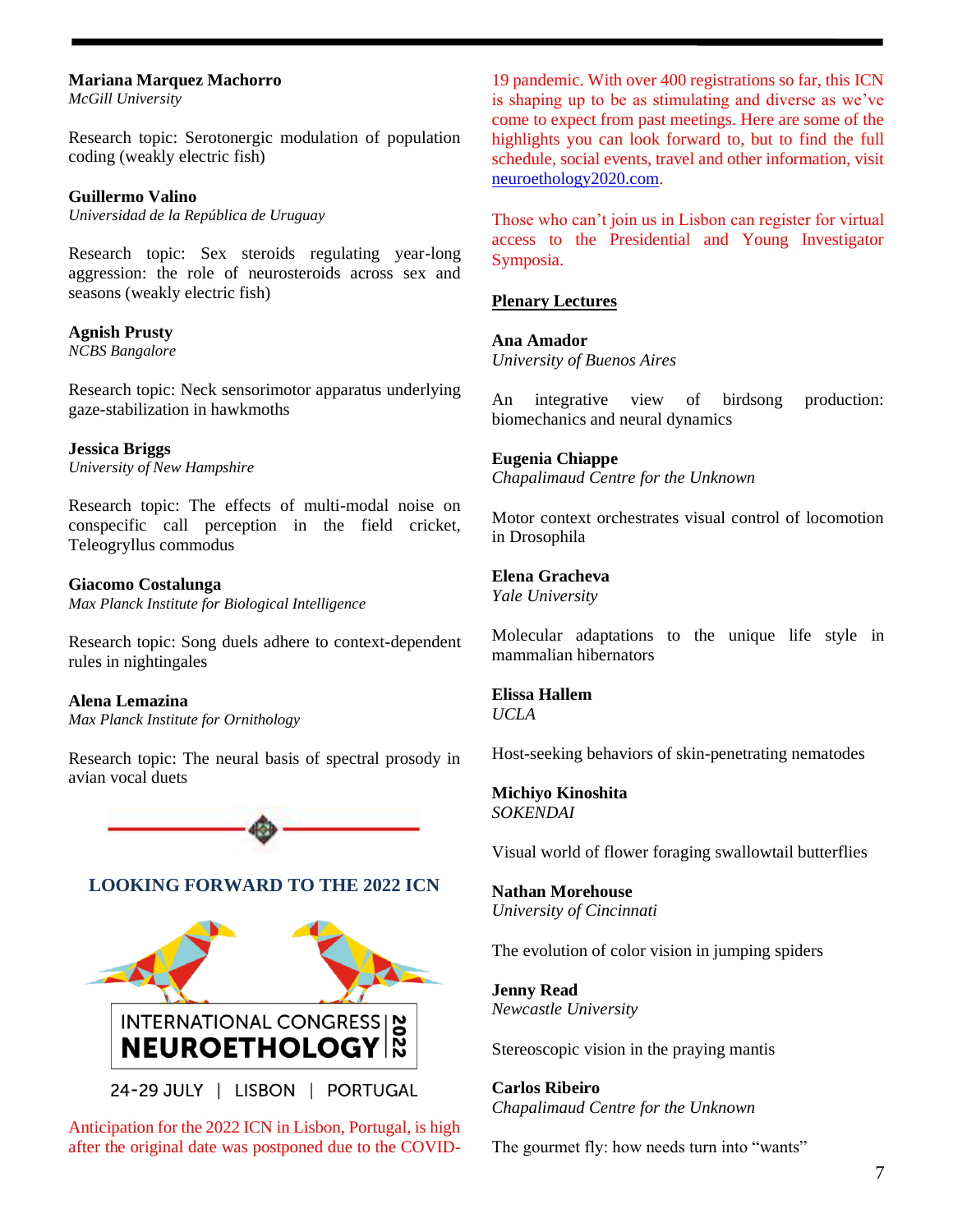### **Hideaki Takeuchi**

*Okayama University*

Exploring the neural geography of the social brain using medaka fish

#### **Founder's Lectures**

**José Luis Peña - Walter Heiligenberg Lecture** *Albert Einstein College of Medicine*

The biased owl: How the brain selects which information to rely on

#### **Paul Katz - Franz Huber Lecture**

*University of Massachusetts Amherst*

Form, function, and phylogeny of neural circuits underlying behavior in nudibranchs

#### **Presidential Symposium**

**Doug Altshuler** *University of British Columbia*

Optic flow circuits and the visual guidance of avian flight

**Eleanor Caves** University of Exeter

Vision and signaling behavior in cleaner shrimp-client fish mutualisms

**Lars Chittka** *Queen Mary University of London*

The mind of the bee

**Hopi Hoekstra** *Harvard University*

How behaviours evolve

**Christine Merlin** *Texas A&M University*

Monarchs, migration and magnetoreception: from behavior to molecules

**Stefan Schuster** *University of Bayreuth* 

High-speed decision making in hunting archerfish

#### **Invited Symposia**

#### **The neural basis of collective behavior**

Organizer: **Amir Ayali** (*School of Zoology, Tel Aviv University*)

#### **Mechanisms of echo-acoustically guided navigation in birds and mammals**

Organizers: **Susanne Hoffmann** (*Max Planck Institute for Biological Intelligence (in Foundation), Germany*); **Julio Hechavarria** (*Goethe-University Frankfurt am Main, Germany*)

#### **Sensory integration**

Organizer: **Lidia Szczupak** (*Instituto de Fisiología Biología Molecular y Neurociencias, UBA-CONICET Buenos Aires, Argentina*)

#### **The evolution of sound localization circuits in land vertebrates**

Organizers: **Catherine Carr** (*University of Maryland, USA*), **Jakob Christensen-Dalsgaard** (*University of Southern Denmark*); Introduction: **Christine Köppl** (*University of Oldenburg, Germany*)

**Memorial symposium in honor of Barrie Frost and Jack Pettigrew, leaders in the field of neuroethology** Organizer: **Hermann Wagner** (*University of Aachen, Germany*)

# **Overlooked for decades? Motoneuron involvement in rhythm generation**

Organizers:**Erik Zornik** (*Reed College, USA*) and **Boris Chagnaud** (*University of Graz, Austria*)

#### **New tools to study behaviour in the field: insights from insect navigation**

Organizers: **Michael Mangan** (*Univ. of Sheffield, UK*); **Antoine Wystrach**, (*CNRS, France*)

#### **Redefining the boundaries of pheromone action: pheromones as neuromodulators of learning and memory**

Organizers: **Martin Giurfa** (*Toulouse, France*), **Patrizia d'Ettorre** (*Villetaneuse, Paris, France*)

#### **Making biorobots behave: connecting engineering and animal behavior**

Organizers: **Barry Trimmer** (*Biology Department, Tufts University*); **John Long** (*Cognitive Science, Vassar College*)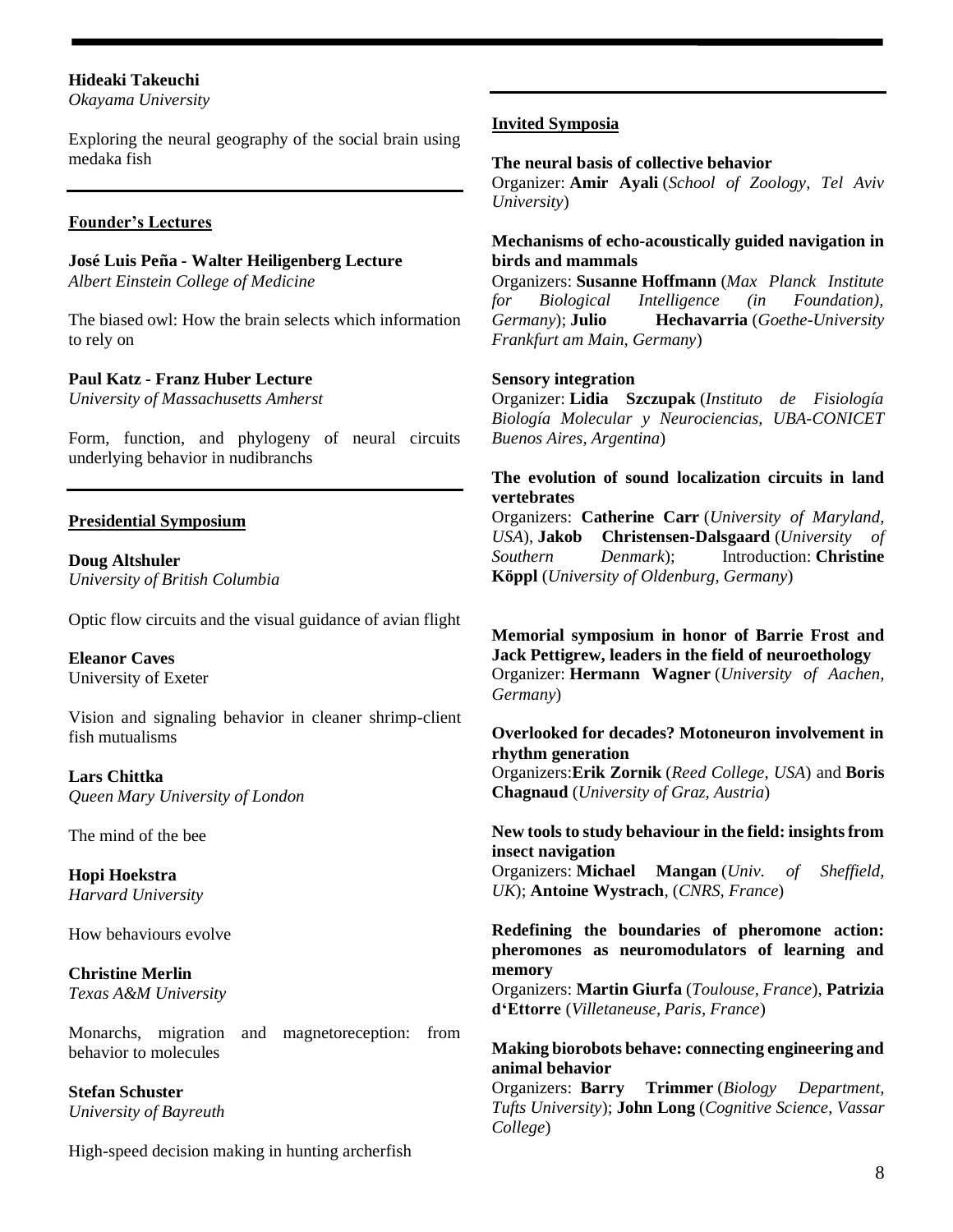#### **Insights into the fine tuning of social behavior: the brain as a source of steroid hormones**

Organizer: **Laura Quintana** (*Instituto de Investigaciones Biológicas Clemente Estable, Uruguay*)

#### **Neuroethology of 3D spatial navigation**

Organizer: **Michael Yartsev** (*University of California Berkeley*)

**Selective attention and state-dependency in invertebrates**

Organizer**: Vivek Nityananda** (*Newcastle University*)



#### **INCLUSION AND DIVERSITY COMMITTEE SURVEY**

More than half of the respondents of our recent survey think that the attendees of the International Congresses of Neuroethology were diverse, while one third found them to be homogeneous. How do these opinions compare to the numbers?



A major goal of the International Society for Neuroethology (ISN) is to ensure our society is an inclusive community where diverse neuroethologists can thrive. To be able to support and celebrate diverse scientists we need to get a good sense of the demographic composition of our community. The Inclusion and Diversity Committee (IDC) of the ISN therefore launched a survey among the society's members, aiming to gain some insights into who we are as a society, and what will be necessary for us to grow and improve. Survey invitations were sent to all current ISN members as well as those who had been members in the preceding five years; the survey was open from 13 September to 31 October, 2021. The data were fully anonymized and will be made available on the ISN website. Here we present an

overview of the data and how it could help direct our programming and initiatives towards supporting groups that are underrepresented in our scientific community.

About one third of the current membership (131) plus some past members responded to our survey. The majority of respondents indicated that they had attended at least one International Congress of Neuroethology (ICN). About 70% said they were in more established research positions (60% full professors, associate professors and emeritus/a, and 10% tenure track faculty) with postdocs and students being in the minority. This survey data is consistent with demographic data from the ISN membership. One important task at hand will be identifying whether there are particular reasons or obstacles preventing younger researchers from joining the ISN and to create targeted initiatives to engage this particular demographic. Similarly, the number of respondents indicating that neither of their parents went to college/university (14%) shows that first-generation scientists are forming a clear minority in the ISN, when compared to almost 80% of people growing up with parents with a Bachelor's degree or higher.



In terms of geography, 25 countries of origin were represented, with at least one country per inhabited continent. On a very positive note, the three most highly represented countries, USA, Germany and Argentina, are located on three different continents. However, more effort has to be made to address and include other regions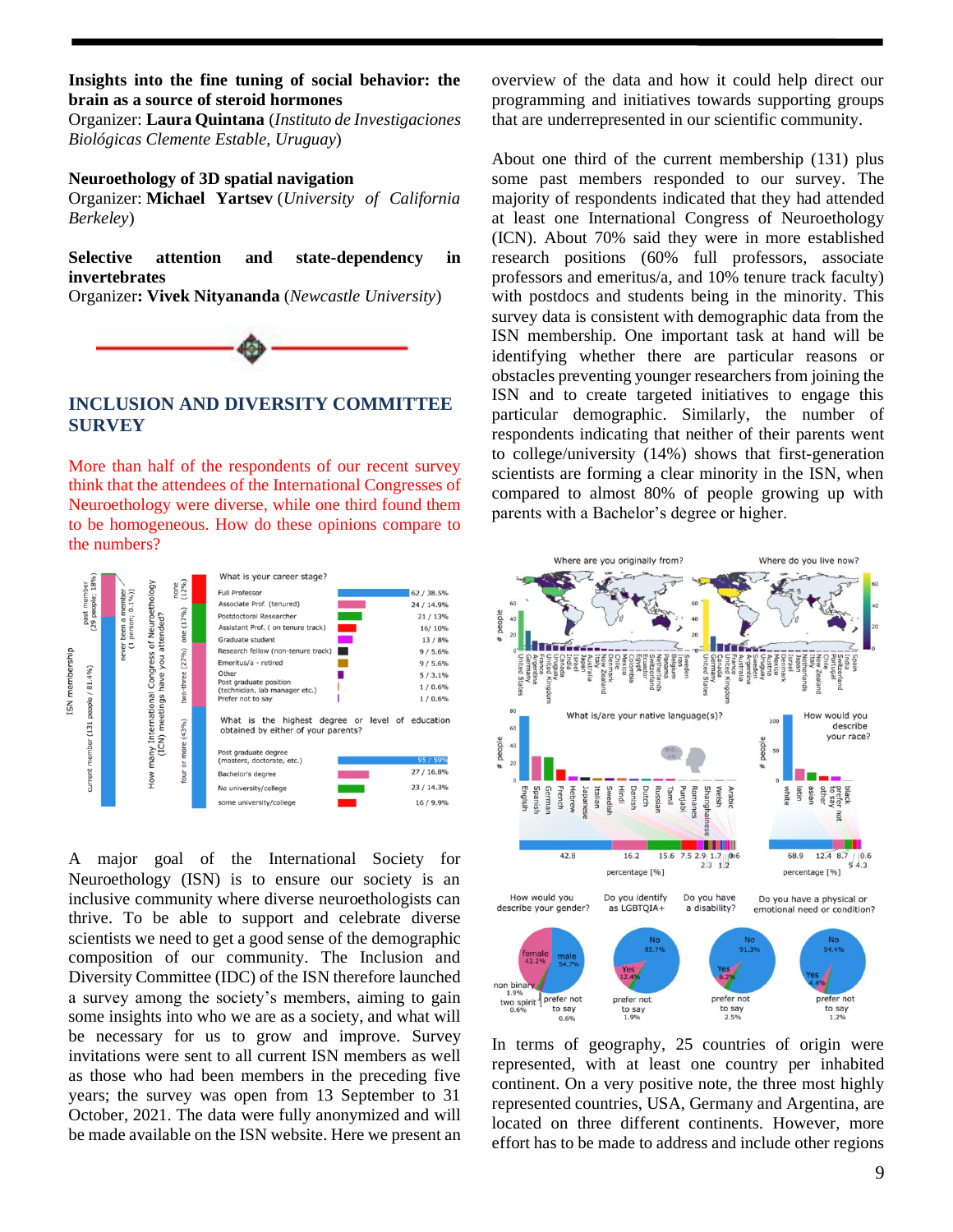in the world, primarily Africa and parts of Asia, that remain underrepresented in the current membership. The survey respondents speak a diversity of different native languages  $-18$  – and 11% of respondents are natively bilingual. More than 40% listed English as their sole or one of their native languages, by far constituting the largest group, with Spanish and German the next most commonly-spoken languages (both approximately 16 %).

Although our membership is relatively diverse in terms of native countries and languages, almost 70% of the members identified as white. Some respondents commented however that they would have selected multiple options, which was unfortunately not possible in our survey (*e.g*. latin and white). One major concern is the underrepresentation of people identifying as Black, Asian and Latin, which will have to be addressed by the society in future initiatives. Unfortunately, we were not able to compare our results to those of similar surveys from other societies because few data are publicly available and the questions asked and number of response options given for each question are quite divergent<sup>1</sup>.

Since almost half of the survey respondents are currently working in the US, we used survey data from the National Science Foundation (NSF) as benchmark. Respondents describing their gender as female are somewhat underrepresented at 42%, which is slightly less than the number of female scientists employed in the Life Sciences in the US (48%; NSF data from 2019) and the number of doctorates (more than 50%), Master's and Bachelor's degrees (more than 60%) in the biological sciences obtained by women in the  $US^2$ . In contrast, the survey showed a relatively large LGBTQIA+ population (12.4%), more than the number of people identifying as such among adults globally (11% according to the LBTQ+ Pride 2021 Global survey<sup>3</sup>, data from the NSF on this question is missing). The ISN would benefit from celebrating this diversity by actively working to retain these members, as studies indicate lower retention rates in science for LGBTQIA+ identifying people<sup>4</sup>. Only 6.2% of survey respondents indicate having a disability, which is lower than the number of people with disabilities in the general US population (13%) and also lower than the number of life scientists with disabilities employed in the US  $(8\%)^2$ . Across scientific fields, the number of people with disabilities is lower than in the general population, underlining a need for science in general (including our society) to develop strategies to be more hospitable for this particular group.

A proposed initiative that found large support (40%) among the survey respondents was the possibility of child support at the meetings. Many people who generally support the idea also commented that they do not have children themselves, and unfortunately our survey did not distinguish between those who support the idea and those who would actually use such a service.

In addition to understanding who we are as a society, the survey also addressed peoples' perception of this scientific community. Of the people attending at least one ICN, a vast majority found the other attendees to be somewhat/very respectful, friendly, welcoming and supportive. A large proportion (approx. 40-50%) of respondents remained neutral when asked if they found ICN attendees homophobic/non-homophobic, racist/antiracist, ageist/non-ageist and sexist/non-sexist. Future surveys will have to evaluate whether these opinions are due to a lack of experience involving these topics, whether these people did not find themselves affected or because of other reasons. More than 40% of respondents considered themselves part of a group historically excluded from science, with gender identity, sexual orientation, race, long and expensive travel, low science funding and language barriers being listed as obstacles. As a scientific society we must strive to identify and remove these barriers to make neuroethology more accessible.





Are we diverse or homogeneous as a Society? We believe that the results of this survey are a good starting point to identify initiatives to increase diversity and reach our goal of creating an inclusive community. Opinions of survey respondents were divided about whether the ICN attendees were perceived as homogeneous (31%) or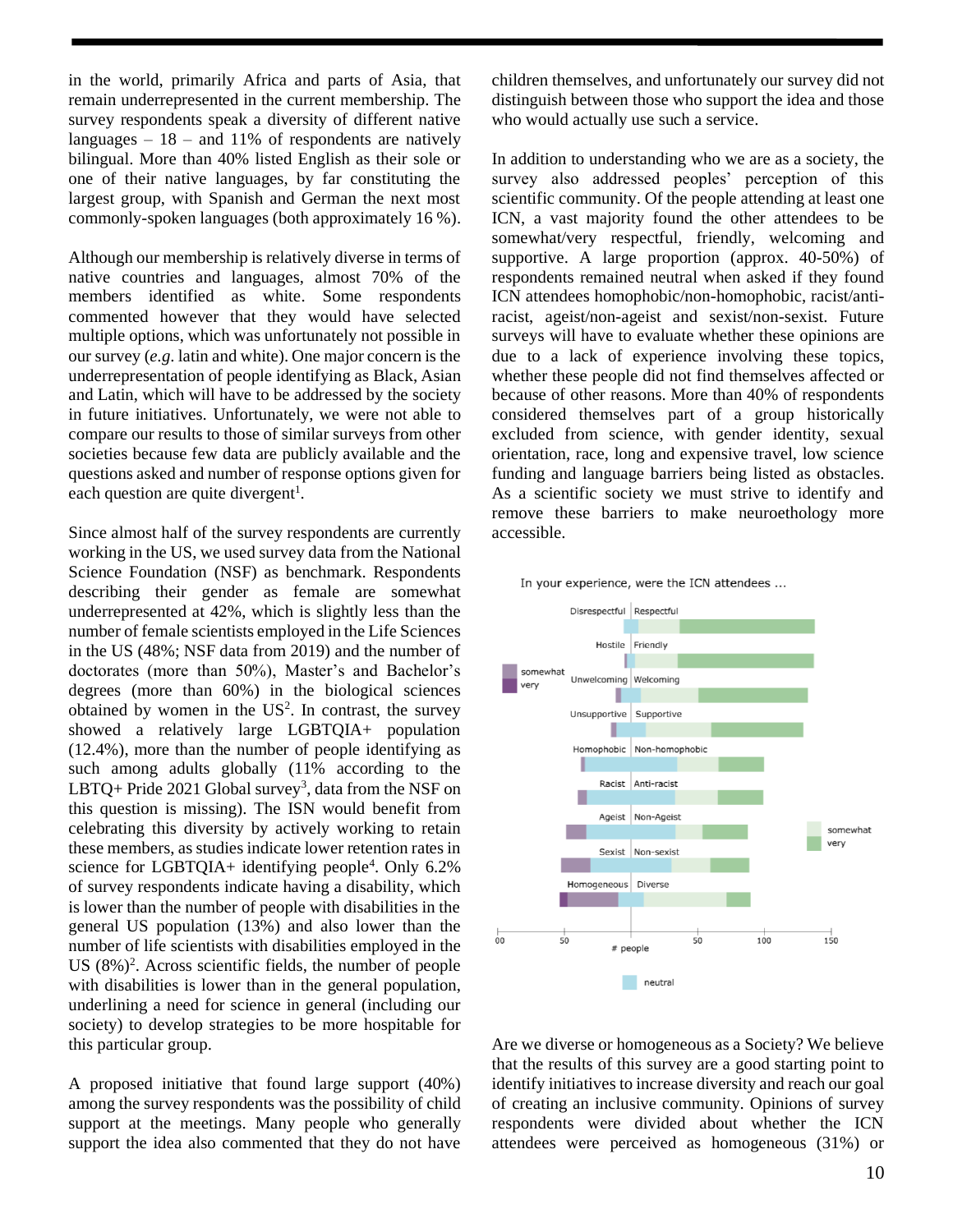diverse (53%). This result by itself informs us that the question of what a diverse society is and what this means to different people can be quite divergent and is definitely something worth talking about. We therefore would like to invite all members of the society to join the first Diversity and Inclusion lunch session at the Congress in Lisbon on July  $26<sup>th</sup>$  from 1 to 2pm.

-The Inclusion and Diversity Committee of the ISN

#### **References**

- 1. N.P. Burnett et al., 2022. "A push for inclusive data collection in STEM organizations". Science 376, 6588.
- 2. National Center for Science and Engineering Statistics, "Women, minorities, and persons with disabilities in science and engineering: 2021" (Special Report NSF 21-321, National Science Foundation, Alexandria, VA, 2021); [https://ncses.nsf.gov/wmpd.](about:blank)
- 3. https://www.ipsos.com/en/lgbt-pride-2021 global-survey-points-generation-gap-aroundgender-identity-and-sexual-attraction
- 4. J. B. Freeman, 2021. "STEM disparities we must measure" Science 374, 1333.



#### **EARLY CAREER EVENTS AT THE 2022 ICN**

Early Career Representative, **Claire Rusch** shares some of the social and career development opportunities for students and postdocs at the 2022 ICN.

I am truly looking forward to our conference this July! It will be my first in person conference since the "before (COVID) times" and I am quite excited to meet or reconnect with members of our community. Currently my main audience is a 3-month-old baby and although very cute, he does not provide the best conversation. So, you can imagine how much I'm looking forward to this conference. I am especially looking forward to meeting and engaging with our early-career community at all the events that we, your ECRs, have planned for you.

First, we will have a social gathering/ice breaker at the end of the first full day of the meeting, i.e., on Monday. We want the early career scientists to feel welcome at the ICN and to have the opportunity to meet with other members of our community in a relaxed environment. So, this event is limited to graduate students and postdoctoral researchers. We will have free food, beverages, and fun activities. Local early career scientists will show you their

favorite venue in Lisbon and facilitate interaction. Saumya and I will work with them to plan a pack of fun activities to get to know people, the ICN, Lisbon, and maybe learn a few Portuguese words that could be useful during your stay! The local students and your ECRs will then serve as resources for other student attendees during the congress.

Second, for those of you who registered to the conference already, you know we are also planning an early career panel on Monday, from 1 to 2 pm. This career panel will offer attendees the opportunity to hear from established scientists from different backgrounds about their career paths, the challenges they faced and how they dealt with them, and what to expect when working in the neuroethology community as professors. Participants will be encouraged to submit questions, either beforehand, via anonymous applications and/or directly to the panelist during the event. Please send us an email [\(claire.rusch@gmail.com;](mailto:claire.rusch@gmail.com) [saumyag@uw.edu\)](mailto:saumyag@uw.edu) if there is any topic you would like to discuss but did not include in the questions asked during registration! We do not have a list of the panelists to share yet but be assured that we will do our best to have it representative of the diversity of our community, both in terms of background and career stage. We will also take notes of the conversation so that we can share it with all our EC scientists that could not attend the conference. You will find these notes in the next newsletter.

Finally, we think the conference is a great place to get to know your mentor/mentee (if they are around) from the ISN Mentorship Program. If you are unsure about how to meet with them, would like us to help with any part of the conversation, or anything else, please get in touch with us. If you do not have a mentor but would love to find one for the conference, let us know and we will make it happen! And if you are looking for a long-term mentor, please sign up for our Mentorship Pogram at the Society website [\(https://www.neuroethology.org/\)](https://www.neuroethology.org/). You must log in to "My Account".

Please follow our conference hashtag #icn2022Lisbon to get updates and announcements about the upcoming conference. Looking forward to seeing you in Lisbon!

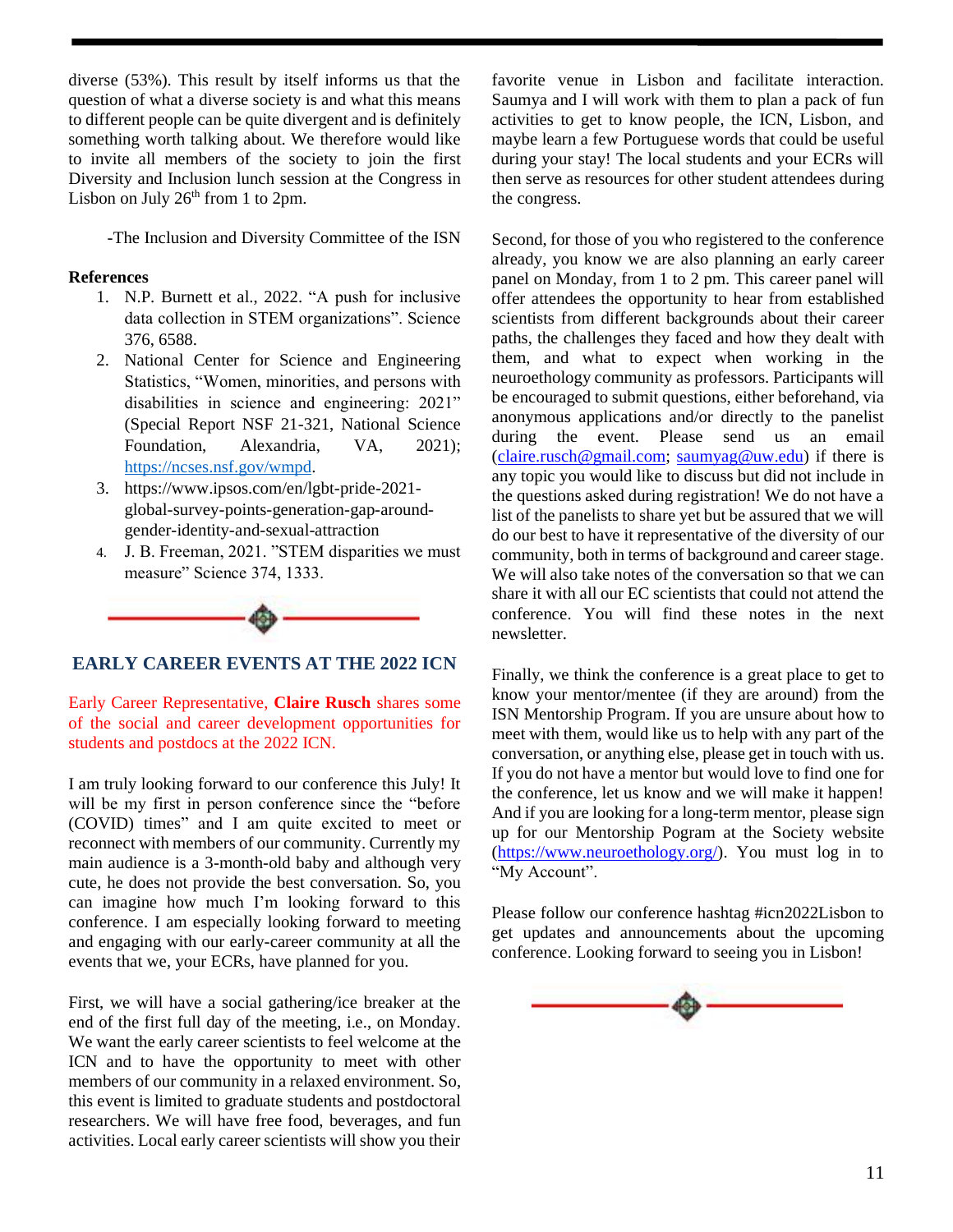# **HOW TO MAKE THE MOST OF A CONFERENCE AS AN EARLY-CAREER RESEARCHER**

Going to a scientific conference for the first time can be a daunting experience. Even after a couple meetings, new scientists often feel like they're not making the most of the available opportunities. Early Career Representative, **Saumya Gupta** shares some tips so you can network like a pro!

The 2022 conference season is upon us, and as we gear up to register for conferences, book flights, make hotel reservations, and prepare our presentations, it is also important to start thinking about how you can maximize your conference experience. We know that conferences are the best place to meet like-minded people, connect with the greater scientific community, establish potential collaborations, get new ideas, and learn about recent scientific advancements in our fields. At the same time, the pressure of putting yourself out there for multiple days at a time and attending multiple social events can easily get overwhelming. This is especially true for early-career researchers (ECRs) who might not know many people at the conference, and yet whose careers are most likely to be influenced by professional relationships they can develop. So, the big question for ECRs is how can we make the most of the conference without feeling too overwhelmed or burnt out? Here, we share some tips that will help you make your conference experience productive and meaningful.

**Be Prepared.** Attending a conference is a huge investment of time, money, and energy. If you want to make the most of this investment, it is crucial that you are well-prepared for it. This entails not only preparing for your presentation, but also taking the time to organize and make a game plan for networking. Below are some ideas for what you can do ahead of time. You don't have to follow every tip provided here to have a productive time; do whatever you are most comfortable with.

Review the conference schedule ahead of time: The schedule and abstract book for most conferences are released weeks ahead of the event. Take advantage of this and make some time before you travel to go through the list of presentations, workshops, and scheduled activities. This exercise will mentally prepare you better for the upcoming events and give you an idea of the activities and talks you might be interested in attending. A good way to organize is to mark the sessions that you are interested in attending and create a tentative schedule.

- Create a list of people you want to meet: One of the significant advantages of going through the conference schedule ahead of time is that it will give you a chance to learn who will be in attendance. If you have a specific networking goal in mind, for example, if you want to find a potential collaborator on a project or a potential postdoc advisor, go through the list of attendees and make a list of people you want to meet. Depending on your goal, it will be useful to also prepare some tailored questions for the meeting. Having some talking points can help to reduce initial awkwardness and make conversations flow a lot smoother.
- Contact people ahead of time: You can also email attendees you are particularly excited about meeting and introduce yourself before the conference. Tell them that you are also attending and are looking forward to having a conversation with them in person. Most people will recognize and appreciate this extra effort when you eventually meet them in person.
- Use social media to gain visibility: Follow the conference #hashtag on Twitter to connect with people. For ICN 2022, please follow #icn2022Lisbon. If you are presenting, tweet about the title of your presentation along with a catchy description to generate interest for your presentation. You can also start interacting with other attendees and even make some friends before you are at the venue. Even if you prefer to be a bystander on social media, you can still get some helpful insights about people who will be in attendance.

**Ask your advisor or mentor for introductions**. If you are a student or postdoc and your advisor/mentor is attending the same conference, you are at a distinct advantage. You might not know many people in attendance, but likely, your advisor/mentor will. You can avoid the initial awkwardness of approaching people simply by asking your advisor/mentor to introduce you to people in their network.

**Have an elevator pitch ready**. A well-known saying goes, "You never get a second chance to make a first impression". This is especially true for a conference setting or a networking event where everybody meets a ton of new people. In such cases, the worst thing you can do is ramble about your research. Instead, plan on making a solid first impression by giving a short (30-60s), punchy summary of your research. If you can hook the listener, you are almost always guaranteed to get follow-up